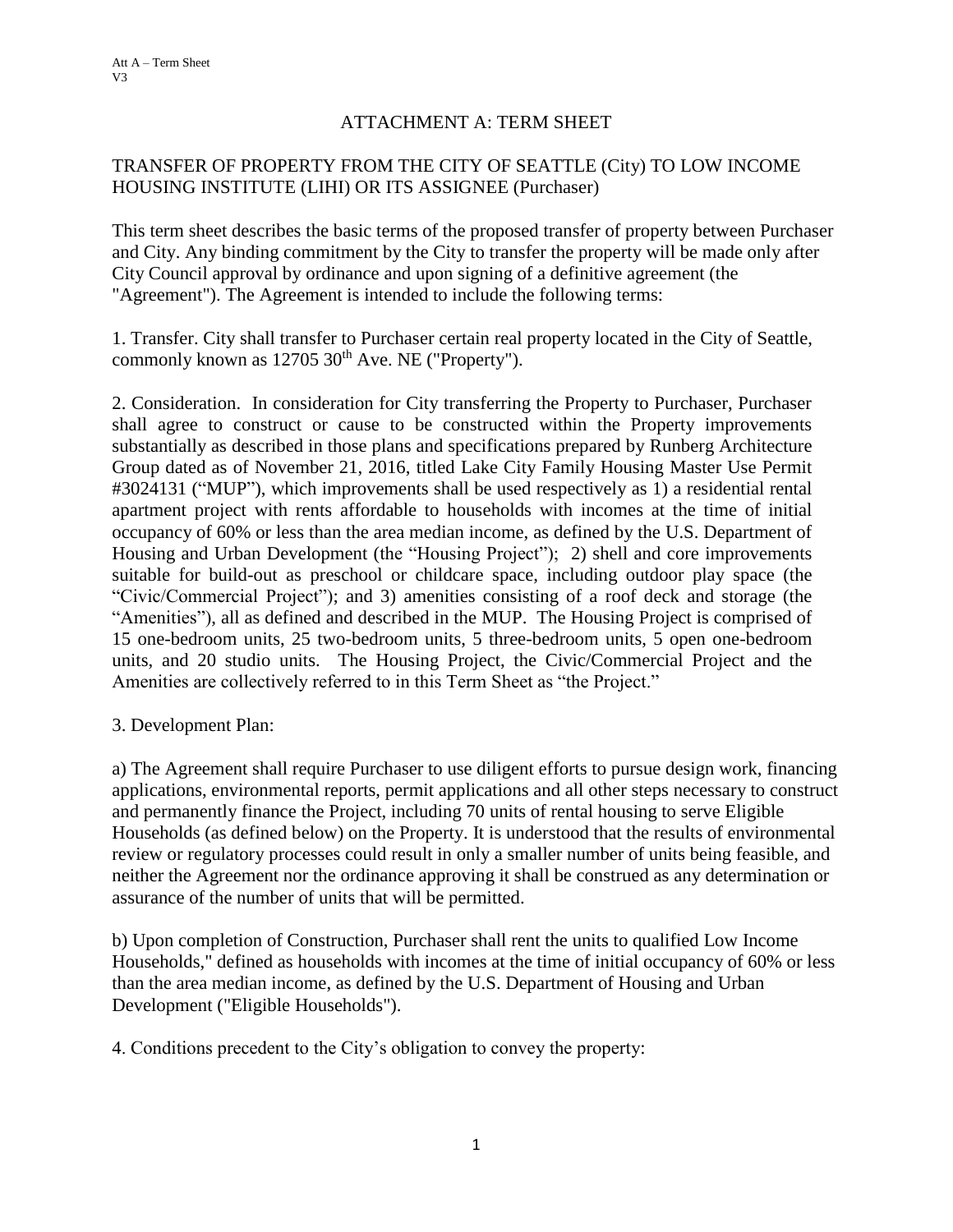a) Purchaser shall have obtained approval from the Director of Finance and Administrative Services ("Director") for the schematic design (including the landscaping features), and any changes to the schematic design, and the construction documents consistent with the schematic design shall have been submitted to the Director.

b) Purchaser shall have obtained the Master Use Permit for the development of the Property consistent with the schematic design issued by the Seattle Department of Construction and Inspections ("SDCI"), or SDCI shall have given notice that such permit is ready to issue.

c) Purchaser shall have provided evidence satisfactory to the City that Purchaser has the necessary financing to fund the construction of the improvements.

d) Purchaser shall have delivered to the City a covenant pursuant to which Purchaser agrees to use the Property as rental housing serving Eligible Households for a term of 50 years from the Project completion date.

e) Purchaser shall have delivered to the City environmental indemnity and hold harmless agreement satisfactory to the City.

5. Development Schedule.

a) Fifteen (15) months following the effective date of the ordinance ("Effective Date"), Purchaser shall have secured all required approvals (the "Approvals") to begin construction and closing of the transfer of the Property to Purchaser shall have occurred.

b) Within fifteen (15) months following the receipt of the Approvals ("Completion Date"), Purchaser shall have completed construction.

Purchaser may request extensions of either the Effective Date or the Completion Date by submitting a request to the Director.

6. Transfer of Title / Closing/Possession. Closing shall take place on such date as the Purchaser may specify in a written notice to the City, delivered to the City at least 10 days in advance of the closing date specified in the written notice, but such notice may be given only after satisfaction of all conditions to closing. Title shall be conveyed by Quit Claim Deed. After closing, Purchaser will ensure that the property is continuously insured against liability, in amounts and with coverages satisfactory to the City, with the City named as additional insured.

7. Other conditions.

a) The agreement will contain other conditions determined by the Director to be necessary to provide the desired outcomes.

b) The transfer to Purchaser shall be "AS IS," without any warranty as to any matters related to the condition of the premises, including without limitation the presence of any hazardous materials or underground tanks, or any other environmental matters.